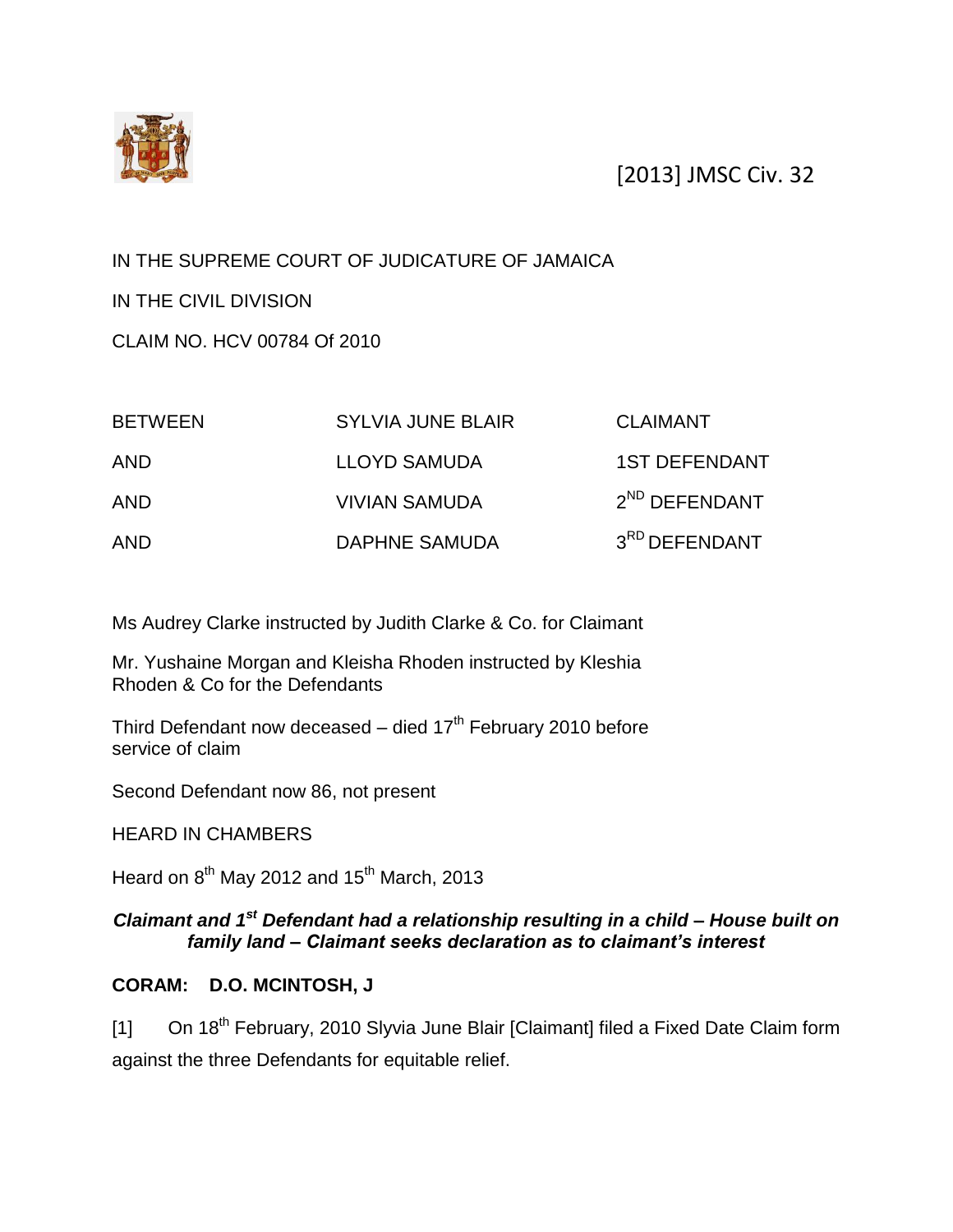[2] She seeks a declaration of entitlement to a share in property at New Hope District, Santa Cruz in the parish of St. Elizabeth as follows:

- 1. A declaration that she is entitled to an interest equivalent to one half (1/2) share of part of property at New Hope District, Santa Cruz P.O. in the parish of St. Elizabeth, Valuation No. 162-03-020-085 and particularly the portion in the possession of or owned by the 1<sup>st</sup> Defendant.
- 2. An order that the said portion of the property be valued by a reputable valuator mutually agreed between the parties failing which a valuator shall be appointed by the Registrar of the Supreme Court.
- 3. That either party shall be entitled to purchase the one half share of the other within one hundred and twenty (120) days of the valuation of the said property or in the alternative the  $1<sup>st</sup>$  Defendant if he desires may convey/transfer the property to register the Claimant's interest thereon.
- 4. An order that the said portion of the property be sold and the net proceeds of sale divided equally between the Claimant and the 1<sup>st</sup> Defendant in the event that neither party desires or is able to purchase the fifty percent (50%) interest of the other.
- 5. IN THE ALTERNATIVE a Declaration that the Claimant is entitled to an equitable interest in the said property at part of New Hope District, Santa Cruz P.O. in the parish of St. Elizabeth, Valuation No. 162-03-020-085 by virtue of her contribution towards its development, maintenance and improvement, the nature of the relationship and the course of conduct between herself and the owner/1 $<sup>st</sup>$  Defendant for over thirty (30) years</sup> since the late 1970's.
- 6. An Order that the Claimant is to be compensated by the  $1<sup>st</sup>$  Defendant to the extent of her equitable interest in the said property or that the said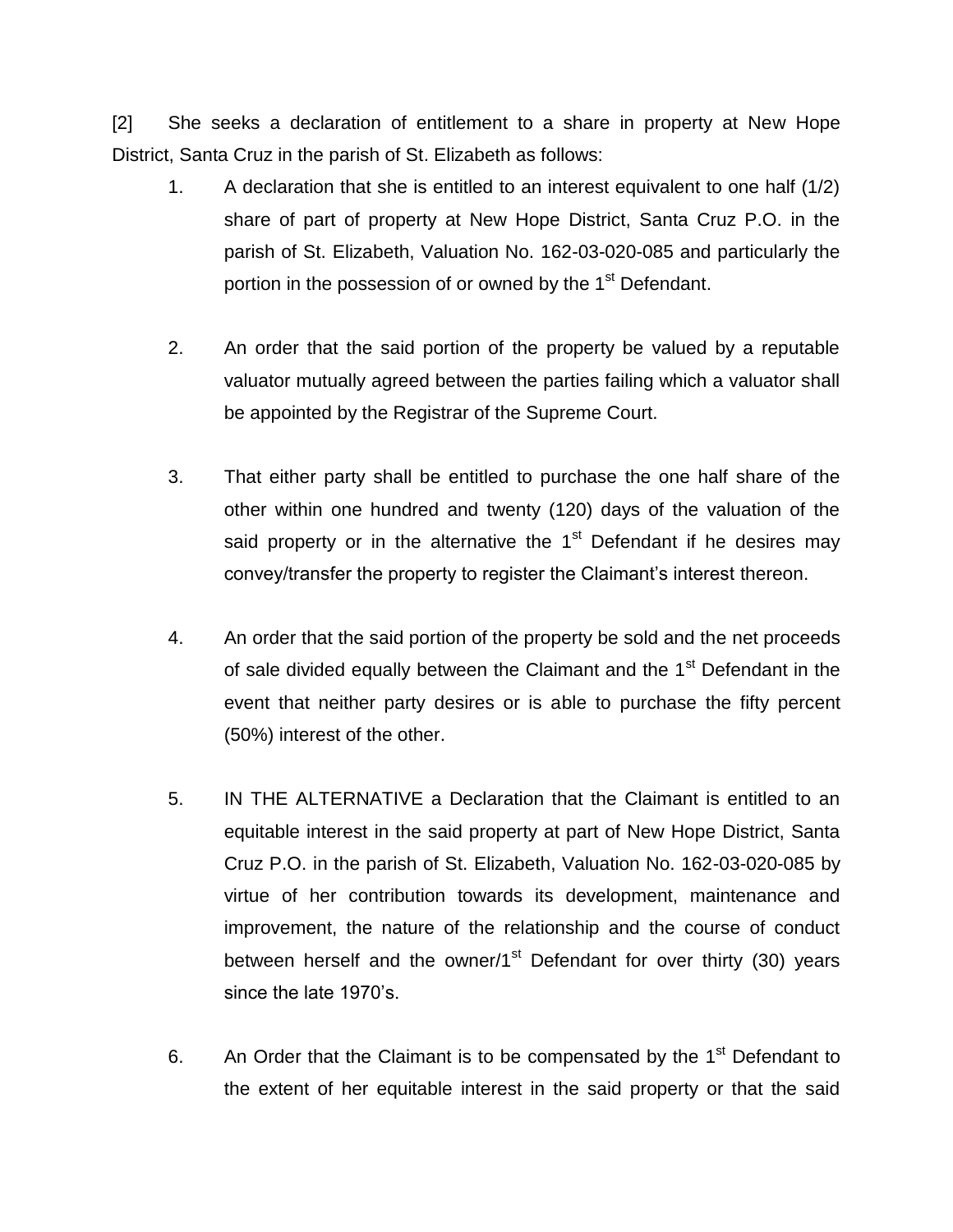property be sold on the open market and the Claimant be compensated from the net proceeds of sale thereon.

7. An order that in the event that the portion of land has not been lawfully subdivided in relation to the entire parcel of land at valuation No. 162-03- 020=085 the  $2<sup>nd</sup>$  and  $3<sup>rd</sup>$  Defendants who are in possession of the said land are obliged to cause the Claimant's interest in the property to be noted by way of conveyance or other lawful deed.

[3] There are a few issues of facts in dispute. The Claimant called no witness. The first Defendant called one witness, the daughter of the Claimant and first Defendant.

[4] This witness [their child] Candi Samuda, corroborated the evidence of the first Defendant in all material particulars.

[5] The land on which the house in this claim was built was/is family land. It belonged to the Samudas. There were other houses on it. There was no gift or sale to Claimant of any part of the land. The land was never subdivided and no order will be made by this court tor the  $2^{nd}$  and  $3^{rd}$  Defendants to pass any interest in land to Claimant.

[6] The evidence which this court accepts is that the house was built initially, solely by the first Defendant and members of his family without any involvement financially or otherwise from the Claimant.

[7] The relationship between Claimant and first Defendant ended in 1999 when she left, New Hope to live in Santa Cruz. She left their daughter at New Hope.

[8] From Santa Cruz she left for the United States of America in 2001. There was never a time between the construction of house and the filing of this claim that Claimant ever exercised or demonstrated any rights of ownership over the house at New Hope.